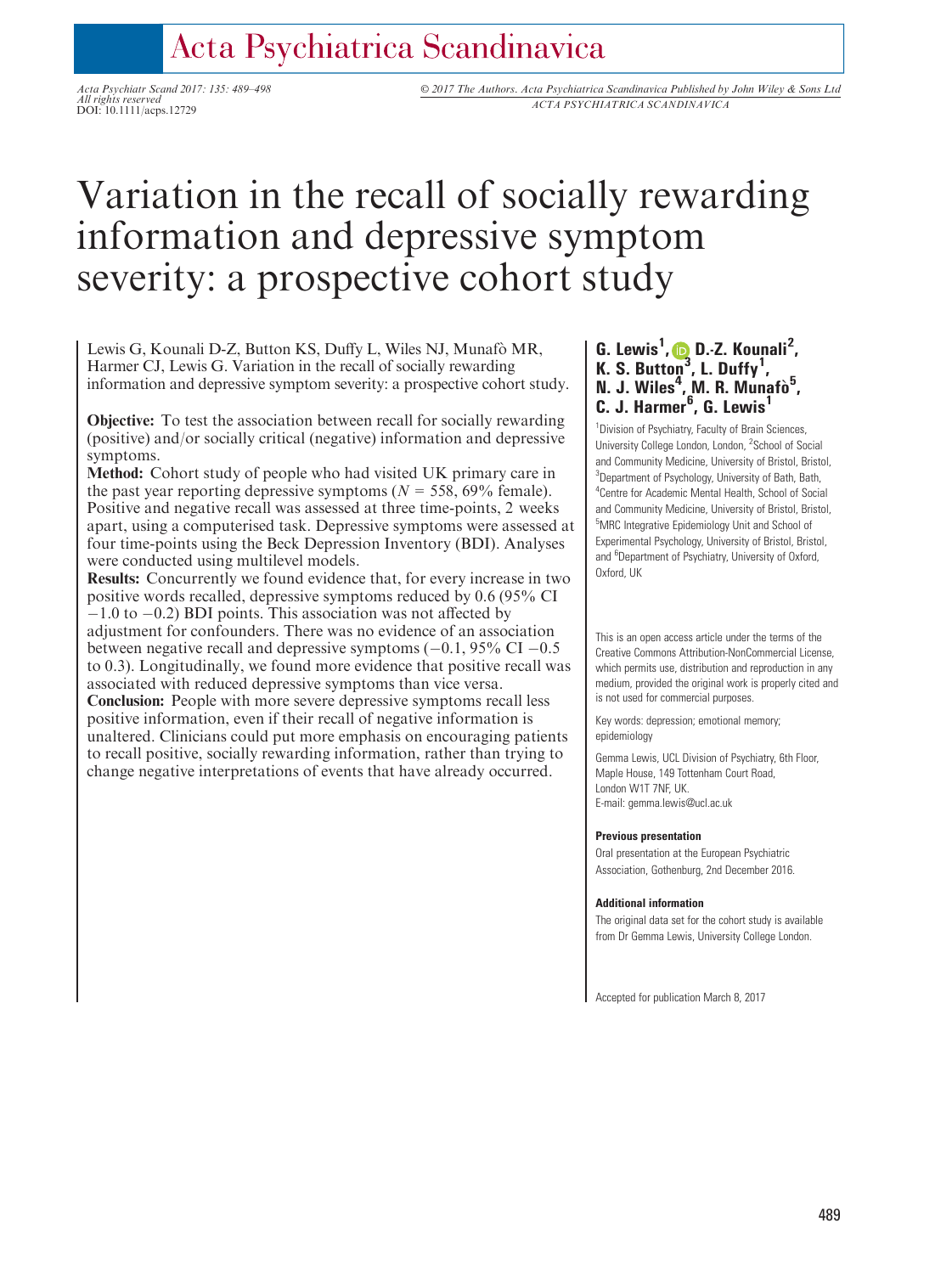#### Significant outcomes

- We found evidence that, as recall for positive socially rewarding information increased, severity of depressive symptoms decreased (a reduction of 0.6  $(95\% \text{ CI} - 1.0 \text{ to } -0.2)$  BDI points for every increase in two positive words recalled).
- In contrast, there was no evidence for an association between recall of negative information and depressive symptoms  $(-0.1 (95\% \text{ CI} - 0.5 \text{ to } 0.3))$ .
- Our evidence suggests that people with depressive symptoms appear negative because they forget more positive information, even if their recall of negative information is unaltered. This has implications for our understanding of depression, and for the delivery of psychological therapies which could focus more on encouraging recall of positive socially rewarding information.

# Limitations

- Although we have conducted the largest study of emotional processing and depressive symptoms to date, we had a low response rate which might have introduced a selection bias.
- There may have been some practice effects for the incidental recall task, although we saw no clear pattern to suggest that this was occurring.

#### Introduction

Beck introduced the idea that thinking or cognition was abnormal in depression and that negative self-evaluations, expectancies and memory played a key role in depressive illness (1). Since that time, many studies of people with depression have supported his hypotheses (2).

Studies of cognition and depression have tended to use self-report questionnaires that ask participants to self-rate how they might habitually respond to interpersonal or other events (3). This approach has several limitations. It relies upon a conscious judgement so is susceptible to a moodcongruent response bias (4). Depressive symptoms may therefore decrease the reliability of selfreported cognitive processes and experiences (4). It also restricts investigation to conscious thoughts and behaviours.

More recently there has been investigation of tasks that assess attention, perception and memory more directly. These tasks measure automatic or implicit cognitive processes, which may influence thoughts and behaviours without conscious awareness (5, 6). Investigating these more basic cognitive processes could provide insights into brain mechanisms that might underlie depressive symptoms and the 'higher-level' cognitive phenomena that are apparent in clinical practice.

Studies assessing automatic cognitive processes have found that differences between people with and without depression often centre on emotional or affective information that has a 'value', either positive or negative, and is therefore concerned with reward and punishment. Findings are inconsistent, but there is some evidence that people with depression are more sensitive to punishments (including social criticism) and less sensitive to rewards (including social appraisal) (7). For example, studies report faster more accurate recall of negative than positive information in people with depression compared with healthy controls (8–11). This has supported Beck's idea of a 'negative information processing bias'.

However, a few studies have suggested that depression might be characterised by reduced positive processing rather than increased negative processing (12–14). This supports the idea of an 'optimism bias' (15), that mentally healthy people are unrealistically positive and this 'positive bias' reduces as depressive symptoms increase. So, although people with depression appear more negative, it is unclear whether this is because they are more likely to attend to or remember negative information or less likely to attend to or remember positive information, or whether both are occurring. A better understanding of the cognitive processes underlying depression would improve our understanding of the condition, and influence the delivery of psychological therapies such as cognitive behavioural therapy (CBT).

The majority of previous studies have been case–control designs using small student or clinical samples. The small samples used in previous studies could alone explain inconsistent findings in this area. However, case–control designs are also more prone to selection bias than cohort designs, unless controls are recruited from the same population as cases. If they are not, the distribution of the exposure in cases relative to controls is likely to differ from the distribution in the target population, which would produce a biased effect estimate (16, 17). We are only aware of one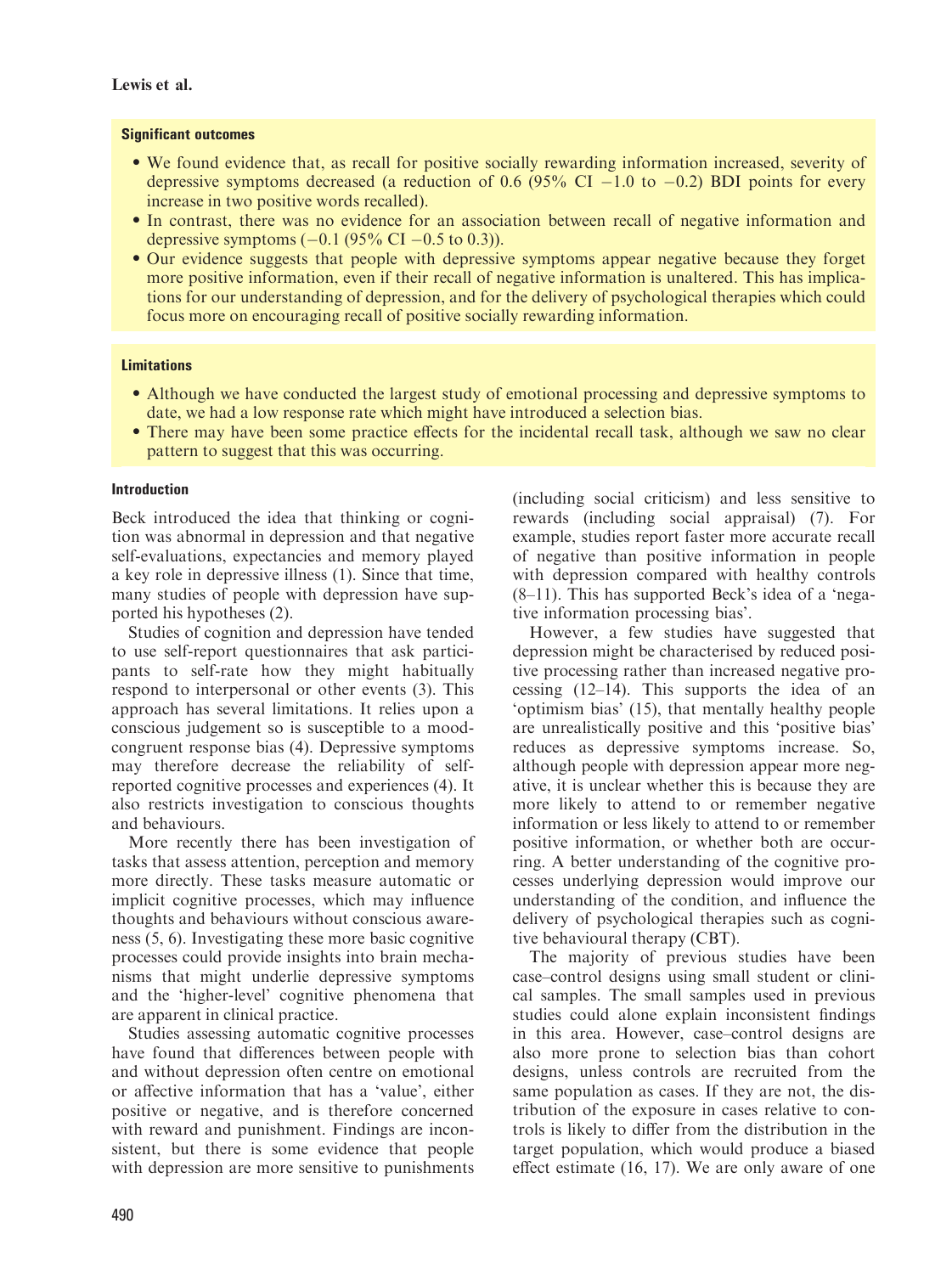case–control study that was designed to minimise this type of selection bias (18). Case–control studies also preclude an examination of how automatic cognitive processing varies according to the severity of depressive symptoms. An alternative strategy would be to recruit from a single population who have been depressed but who now vary in their depressive symptoms, and study the full range of depressive symptoms. Depression is best viewed along a continuum so this design would allow the severity of depressive symptoms to be investigated in relation to automatic cognitive processing (19).

Another limitation of existing evidence is that, to our knowledge, there have been few longitudinal studies. Existing longitudinal studies have used small samples often recruited from student populations, and results are inconsistent (12, 20–22). Whether alterations in positive/negative processing precede or follow depressive symptoms is therefore unclear. Antidepressants result in improved memory for positive words within a few hours of taking them, and before any clinical response (23–25). This is circumstantial evidence that information processing changes might precede changes in mood.

In this study, we used a large  $(N = 558)$ prospective longitudinal cohort of people who had presented to UK primary care surgeries with depression in the previous year. To broaden inclusion criteria, participants were selected if they had reported depressive symptoms, disorder or depressed mood. We tested concurrent and longitudinal associations between depressive symptoms and memory for socially rewarding (positive) and socially critical (negative) information, as a measure of automatic emotional processing.

# Method

# **Participants**

The sample was recruited from primary care surgeries in three UK sites (Bristol, Liverpool, and York). The primary aim of the study was to examine the relationship between self-reported improvement and scores on standardised assessments of depression. This study is a secondary analysis. Computerised records were searched at each site to identify people who had reported depressive episodes, depressed mood, depressive symptoms or a major depressive episode in the past year. Individuals were included if they were aged between 18 and 70 years, treated or not treated with antidepressants and referred or not referred to improving

#### Recall of positive information and depressive symptoms

access to psychological therapies (IAPT) services. We excluded people who were diagnosed with bipolar disorder, psychosis or an eating disorder; had alcohol or substance use problems; were unable to complete study questionnaires; or were 30 weeks or more pregnant. The remainder  $(N = 7721)$  were sent an information letter in the post, and 1470 (19%) replied. Of these, 821 (55%) were willing to be contacted,  $23$   $(3%)$  of whom were ineligible. The remaining 798 were contacted to arrange an interview, and 563 (71%) consented. Interviews were conducted at four time-points, two weeks apart, at the participants' home or GP surgery. At time one, 558 people provided data (five could not be contacted), and at follow-ups two, three, and four: 476 (85%); 443 (79%) and 430 (77%). All participants provided written informed consent, and ethical approval was obtained from NRES Committee South West-Central Bristol. The authors assert that all procedures contributing to this work comply with the ethical standards of the relevant national and institutional committees on human experimentation and with the Helsinki Declaration of 1975, as revised in 2008.

#### **Measures**

Depressive symptoms. The Beck Depression Inventory (BDI-II) (26) is a 21-item self-report measure of the severity of depressive symptoms and was completed at times one, two, three and four. Scores ranged from 0 to 58, with higher scores indicating greater severity. Internal consistency was high at each time-point (Cronbach's alpha ranging from 0.93 to 0.95). The Clinical Interview Schedule Revised (CIS-R) (27) was administered at baseline (only) and can be used to derive diagnoses of current depression based on symptoms occurring in the past week, according to the International Classification of Diseases (ICD-10).

Memory for socially rewarding and socially critical information. This was assessed at times one, two and three, using a computerised task administered by researchers at the participants' home or primary care surgery. At each time-point, twenty likeable (e.g. cheerful, honest and optimistic) and twenty dislikeable (e.g. domineering, untidy and hostile) personality characteristics were presented on a computer screen in a random order (each word was presented for 500 milliseconds) (23, 28). A different set of words was presented at each timepoint, and words were randomised within timepoints (120 words in total). Words were matched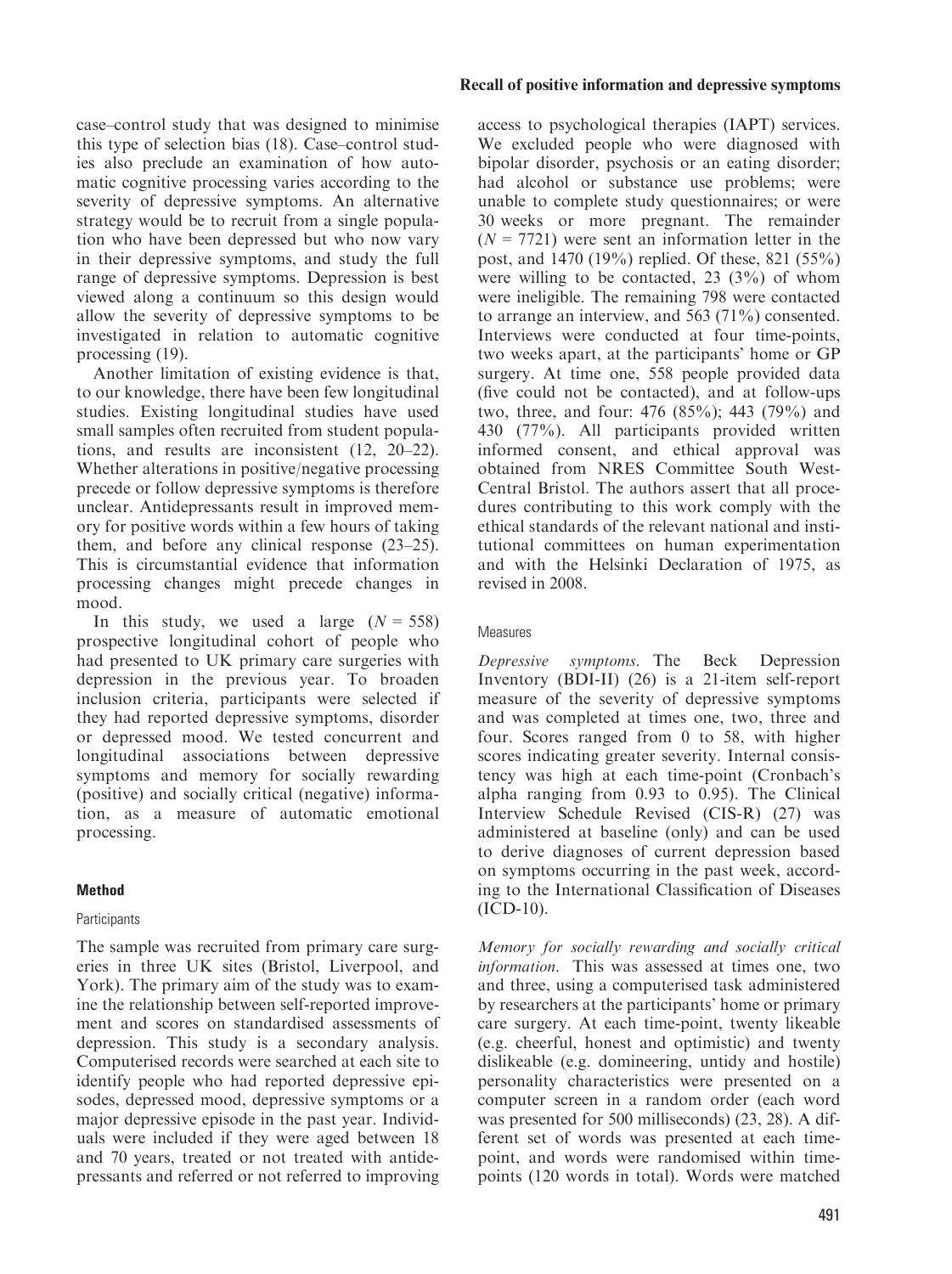according to length, ratings of usage frequency, and meaningfulness. After each word, participants indicated whether they would 'like' or 'dislike' to overhear someone describing them in this way (by pressing a key on the keyboard), so the task was socially and self-relevant. At the end of the task, participants were asked to recall as many words as possible in 2 min. This was a surprise recall task (at the first time-point), to test incidental memory. The number of positive and negative words accurately recalled (hits), and the number of false responses (intrusions) were computed.

Confounders. Demographic variables that were associated with depression and recall ability were ascertained by self-administered computerised questionnaire at baseline (the CIS-R). The CIS-R was administered by researchers at the participants' home or primary care surgery. Confounders were age, sex, education level and negative life events, based on evidence that they were associated with both recall and depressive symptoms and could therefore be common causes. Negative life events were assessed using eight items which included bereavement, separation or divorce and illness or injury. A binary variable was created  $(0 = one or none; 1 = more$ than one). Education was rated using seven categories ranging from 'no qualifications' to 'higher degree', higher values indicating higher education levels. A binary variable was created  $(0 =$  lower education,  $1 =$  higher education). We also adjusted for antidepressant use at times 1–3 using a binary variable  $(0 = not taking antide$ pressants,  $1 =$  taking antidepressants).

# Statistical analyses

Concurrent associations. Linear multilevel mixedeffects regression models (LMMs) were used to analyse concurrent associations between positive and negative hits (continuous exposures) and depressive symptoms (continuous outcome). Analysis of repeated measures data using LMMs allows the use of all available data and increases the precision of estimates. Positive and negative hits were included in the same model to adjust for recall ability. Models are presented before and after adjustment for confounders. We also tested a Poisson multilevel mixed-effects model using number of words (positive and negative) correctly recalled as the outcome variable, and depressive symptoms and valence (positive or negative) as exposure variables. This allowed us to test for an interaction between depressive symptoms and valence, to establish whether the association between positive recall and depressive symptoms was stronger than the association between negative recall and depressive symptoms. This model was run before and after adjustment for confounders.

Longitudinal associations. We computed longitudinal trajectories for positive and negative recall and depressive symptoms, to create a multilevel joint model across period-lagged occasions (29). Advantages of this approach include use of data from all time-points and acknowledgement of the correlated nature of repeated measures (30). It is particularly useful when there are missing values and measurement error. The recall variable was the proportion of positive hits (of the total number of positive and negative hits), modelled on a standardised scale; one standard deviation corresponded to 14% positive words recalled. Similarly, depressive symptoms were modelled on a standardised scale, one standard deviation corresponded to 14 BDI points. Each trajectory included a linear random intercept and slope (random effects) that captured between individual variation around average baseline levels and change (31, 32). Random intercepts are interpreted as individual latent baseline levels. Random slopes are interpreted as individual change over time (Figure S2).

Estimation of the variance-covariance matrix at the individual level allowed us to perform post-estimation calculations. These quantified conditional expectations for depressive symptoms as a function of individuals' previous recall and changes in recall and vice versa (recall as a function of depressive symptoms, to test the reverse hypothesis that depressive symptoms precede changes in recall). Estimation was carried out by Markov Chain Monte Carlo (MCMC) using WinBUGs (33). Convergence, based on statistical criteria, was achieved within 50 000 iterations (34). Posterior summaries were based on 100 000 samples over five chains with different starting values, and after discarding the first 200 000 samples. This allowed us to arrive at estimates with Monte Carlo error less than 5% of the sample standard deviation for all parameters (34). Stochastic simulation through MCMC allowed us to compute Bayesian full posterior distributions of effects as opposed to summaries, for example, means and standard errors under assumptions of normality derived from asymptotic arguments. We first report the 'most likely value' for the strength of associations, which is akin to a point estimate in frequentist approaches. We also report the 95% credible interval (CrI) for the most likely value, which is akin to a confidence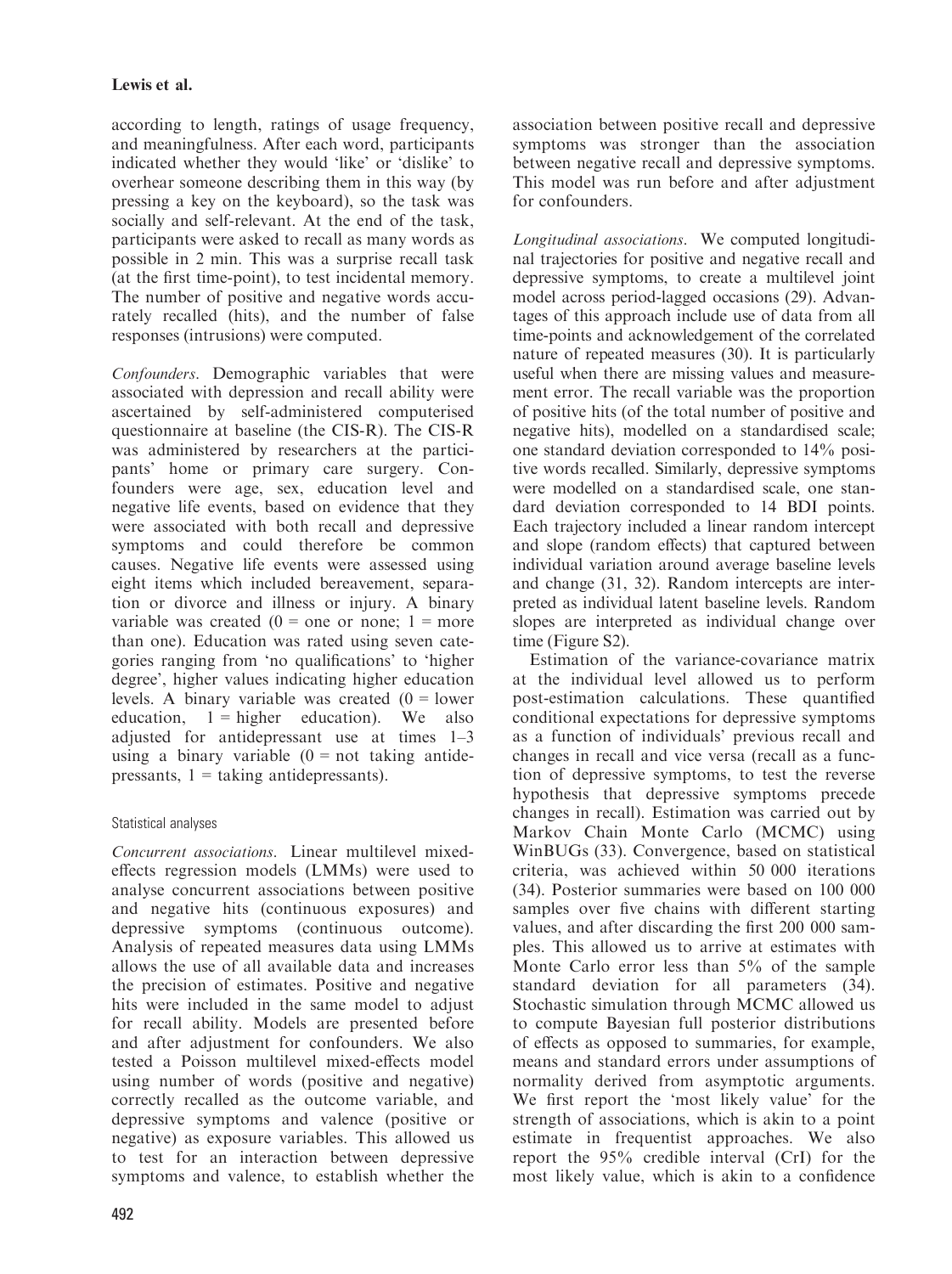#### Recall of positive information and depressive symptoms

Table 1. Sample characteristics and mean (SD) number of positive and negative words correctly recalled,  $N = 534$ 

| Characteristic                   | Positive words | P value    | Negative words | Pvalue   |  |
|----------------------------------|----------------|------------|----------------|----------|--|
| Age                              |                |            |                |          |  |
| Under 50 (276)                   | 2.8(1.9)       |            | 2.0(1.5)       |          |  |
| Over 50 (258)                    | 1.9(1.6)       | $<$ 0.0001 | 1.3(1.2)       | < 0.0001 |  |
| Gender                           |                |            |                |          |  |
| Male (168)                       | 2.0(1.6)       |            | 1.3(1.2)       |          |  |
| Female (366)                     | 2.6(1.9)       | 0.0014     | 1.8(1.4)       | 0.0002   |  |
| Education                        |                |            |                |          |  |
| Lower (205)                      | 1.9(1.6)       |            | 1.2(1.2)       |          |  |
| Higher (329)                     | 2.7(1.8)       | < 0.0001   | 1.9(1.5)       | < 0.0001 |  |
| Currently taking antidepressants |                |            |                |          |  |
| Yes (370)                        | 2.4(1.9)       |            | 1.6(1.4)       |          |  |
| No (164)                         | 2.3(1.8)       | 0.9927     | 1.7(1.4)       | 0.5423   |  |
| Life events                      |                |            |                |          |  |
| None (225)                       | 2.2(1.7)       |            | 1.7(1.4)       |          |  |
| One or more (309)                | 2.5(1.8)       | 0.0908     | 1.6(1.4)       | 0.7958   |  |
| Long-standing physical illness   |                |            |                |          |  |
| Yes (385)                        | 2.6(1.9)       |            | 1.8(1.5)       |          |  |
| No (149)                         | 2.3(1.7)       | 0.1077     | 1.6(1.3)       | 0.1516   |  |
| Depression diagnosis             |                |            |                |          |  |
| Yes (241)                        | 2.2(1.8)       |            | 1.6(1.4)       |          |  |
| No (293)                         | 2.6(1.8)       | 0.0241     | 1.7(1.4)       | 0.4776   |  |

Table 2. Descriptive statistics of modelled variables: depressive symptoms (BDI-II), positive and negative words correctly recalled (hits) and proportion of positive words correctly recalled

|                             | Time-point               | Mean | <b>SD</b> |
|-----------------------------|--------------------------|------|-----------|
| Depressive symptoms         |                          | 20.1 | 12.2      |
|                             | $\overline{\phantom{a}}$ | 17.7 | 12.4      |
|                             | 3                        | 15.9 | 12.6      |
|                             | 4                        | 15.6 | 12.8      |
| Positive hits               |                          | 2.4  | 1.8       |
|                             | 2                        | 2.7  | 2.0       |
|                             | 3                        | 2.0  | 1.6       |
| Negative hits               |                          | 1.7  | 1.4       |
|                             | 2                        | 1.6  | 1.4       |
|                             | 3                        | 1.6  | 1.6       |
| Proportion of hits positive |                          | 0.6  | 0.1       |
|                             | 2                        | 0.6  | 0.1       |
|                             | 3                        | 0.5  | 0.2       |

interval. We then report a range of centile values for these distributions, along with probabilities quantifying the likelihood of 'no effect or an association in the opposite direction' (Bayesian P-values).

#### **Results**

#### Descriptive statistics

We excluded participants ( $N = 24$ ) who were missing baseline demographics, or data on recall or depressive symptoms at all time-points. Participants with missing data had higher baseline depressive symptoms. They did not differ on the Table 3. Reduction in BDI scores (outcome) for every 1 standard deviation (2-point) increase in positive and negative words correctly recalled (concurrent associations)

|                  |         | Model 1: unadjusted ( $N = 530$ ) |       | Model 2: adjusted for<br>confounders* $(N = 524)$ |                         |       |  |
|------------------|---------|-----------------------------------|-------|---------------------------------------------------|-------------------------|-------|--|
|                  | Coef    | 95% CI                            |       | Coef                                              | 95% CI                  |       |  |
| Positive<br>hits | $-0.58$ | $-1.0$ to $-0.15$                 | 0.009 |                                                   | $-0.61 -1.1$ to $-0.17$ | 0.006 |  |
| Negative<br>hits | $-0.10$ | $-0.51$ to $0.31$                 | 0.629 | $-0.11$                                           | $-0.52$ to $0.30$       | 0.604 |  |

\*Confounders were age, sex, education, antidepressant use and negative life events.



Fig. 1. Association between depressive symptoms (BDI-II score) and number of positive (green line) and negative (red line) words correctly recalled (hits).  $N = 524$ .

exposure variable, recall. The final sample comprised 534 participants (96% of total sample) aged between 18 and 76 years (mean 48.4). At baseline, depressive symptoms ranged from 0 to 58 (Figure S1). Mean positive and negative words recalled are shown in Table 1, according to demographic and clinical characteristics. Mean depressive symptoms and recall scores over time are shown in Table 2. Overall, people remembered more positive than negative words (mean difference 0.72, 95% CI 0.60–0.84,  $P < 0.001$ ). The results were unaltered when analyses were conducted on a sample with complete data on exposures and outcome at all time-points ( $N = 393$ , available on request).

#### Concurrent associations

Concurrent associations between recall and depressive symptoms are displayed in Table 3. For every 2-point increase in the number of positive words recalled, BDI scores reduced by around half a point (95% CI  $-1.0$  to  $-0.15$ ). There was no evidence for an association between recall of negative words and depressive symptoms, except before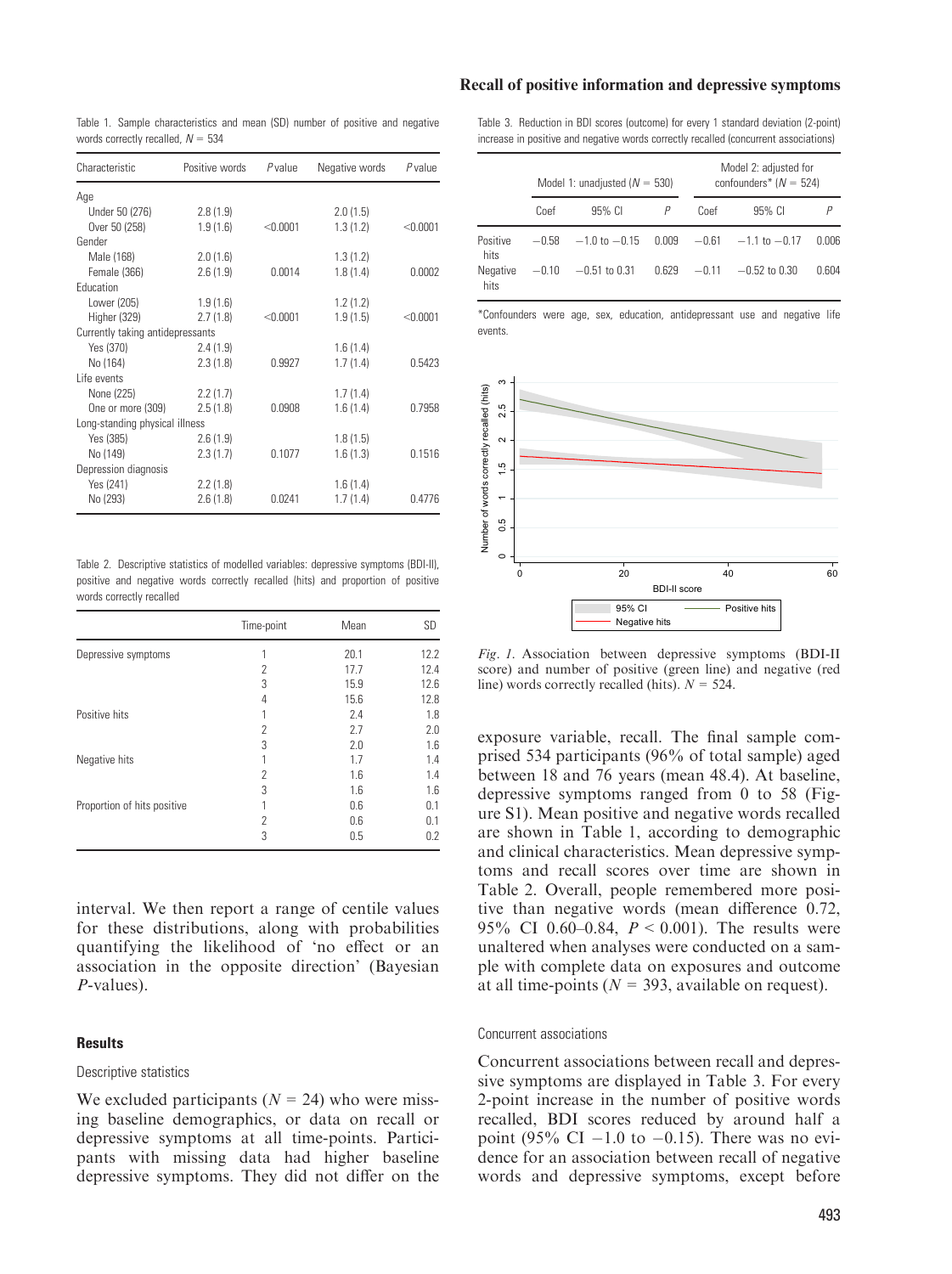adjustment for positive recall (Fig. 1). The association between positive recall and depressive symptoms was not affected by adjustment for confounders (Table 3). There was evidence of an interaction between depressive symptoms and valence, so the inverse association between recall and depressive symptoms was stronger for positive than negative words (interaction term after adjustment for confounders: coefficient 0.005, 95% CI 0.0004 to 0.01,  $P = 0.032$ ).

# Antidepressant use

Antidepressant use was stable over time (correlation coefficients ranged from 0.94 to 0.97). Participants taking antidepressants had more severe depressive symptoms (mean difference 4.1, 95% CI  $-5.6$  to  $-2.7$ ,  $P < 0.0001$ ) and recalled slightly more positive words (Table 1), but this difference was small and weak (coefficient  $-0.00$ , 95% CI  $-0.34$  to 0.34,  $P = 0.993$ ). There was no evidence that associations between recall and depressive symptoms differed according to antidepressant use (interaction term for positive recall and antidepressant use: coefficient  $-0.31$ , 95% CI  $-0.84$  to 0.21,  $P = 0.237$ ; negative words: coefficient 0.56, 95% CI  $-0.07$  to 1.18,  $P = 0.081$ ). At time one and time two, adjustment for antidepressant use resulted in a slight increase in the strength of the inverse association between positive recall and depressive symptoms (Table S1).

# Longitudinal associations

The most likely values, credible intervals and probability distributions (2.50–97.50%) are displayed in Table 4. Models 1 and 2 show expected values for subsequent depressive symptoms, as a function of the previous proportion of positive words recalled (before and after adjustment for confounders). A one standard deviation increase in baseline proportion of positive words recalled (model 1: baseline EP levels) was associated with a reduction in depressive symptoms of 1.09 standard deviations or 15 BDI points  $(95\% \text{ CrI} - 3.04 \text{ to}$ 0.85). There was a small probability (only  $8\%$ ) that this estimated value was 0 (evidence of no association) or greater (evidence that depressive symptoms increased after recall of positive words increased). After adjustment for confounders, the most likely value was slightly attenuated at  $-0.93$ (13 BDI points), the associated errors slightly larger and the resulting credible intervals wider (Table 4: model 2, Baseline EP levels). For individuals whose recall scores were average at baseline but increased over time, there was weaker evidence of a reduction in depressive symptoms (Table 4: model 1, EP increase). For a one standard deviation increase in the proportion of positive words recalled from baseline, the average expected BDI score decreased by 0.83 of a standard deviation (12 BDI points). However, uncertainty associated with this estimate was greater (95% CrI  $-3.59$  to 1.82) (Table 4: model 1, EP increase). These results are depicted in Figure S3.

In Table 4, models 3 and 4 show results from the reverse tests, that depressive symptoms occurred before any change in recall. There was no evidence that depressive symptoms were associated with subsequent proportion of positive words recalled. These results are depicted in Figure S4, which shows that the probability that the association between previous depressive symptoms and subsequent positive recall was equal to or more than zero was 20%.

In summary, when both processes (recall and depressive symptoms) were modelled simultaneously, we found more evidence that positive recall

|  |  |  |  |  | Table 4. Longitudinal associations between proportion of positive words correctly recalled (emotional processing, EP) and depressive symptoms (BDI-II scores), $N = 534$ |  |  |  |  |  |  |
|--|--|--|--|--|--------------------------------------------------------------------------------------------------------------------------------------------------------------------------|--|--|--|--|--|--|
|--|--|--|--|--|--------------------------------------------------------------------------------------------------------------------------------------------------------------------------|--|--|--|--|--|--|

|       |                                                             | Most likely value | <b>SD</b> | Probability level (%) |         |         |         |       |       |
|-------|-------------------------------------------------------------|-------------------|-----------|-----------------------|---------|---------|---------|-------|-------|
| Model | Parameters                                                  |                   |           | 2.50                  | 5.00    | 10.00   | 90.00   | 95.00 | 97.50 |
|       | Model 1. Conditional expectation of EP as a function of BDI |                   |           |                       |         |         |         |       |       |
|       | Baseline EP                                                 | $-1.09$           | 0.90      | $-3.04$               | $-2.69$ | $-2.25$ | $-0.22$ | 0.13  | 0.85  |
|       | EP increase                                                 | $-0.83$           | 1.34      | $-3.59$               | $-3.08$ | $-2.50$ | 0.87    | 1.37  | 1.82  |
|       | Model 2. Model 1 adjusted for confounders*                  |                   |           |                       |         |         |         |       |       |
|       | Baseline EP                                                 | $-0.93$           | 0.73      | $-2.68$               | $-2.24$ | $-1.85$ | $-0.14$ | 0.16  | 0.41  |
|       | EP increase                                                 | $-0.49$           | 1.22      | $-3.16$               | $-2.70$ | $-2.11$ | 0.93    | 1.43  | 1.79  |
|       | Model 3. Conditional expectation of BDI as a function of EP |                   |           |                       |         |         |         |       |       |
|       | Baseline BDI                                                | $-0.12$           | 0.15      | $-0.43$               | $-0.36$ | $-0.11$ | 0.05    | 0.12  | 0.18  |
|       | <b>BDI</b> increase                                         | 0.31              | 1.54      | $-2.83$               | $-2.24$ | 0.28    | 2.26    | 2.91  | 3.46  |
|       | Model 4. Model 3 adjusted for confounders*                  |                   |           |                       |         |         |         |       |       |
|       | Baseline BDI                                                | $-0.11$           | 0.15      | $-0.42$               | $-0.36$ | $-0.29$ | 0.06    | 0.13  | 0.19  |
|       | <b>BDI</b> increase                                         | 0.25              | 1.58      | $-3.08$               | $-2.45$ | $-1.73$ | 2.23    | 2.87  | 3.41  |

\*Confounders were age, sex, education and antidepressant use.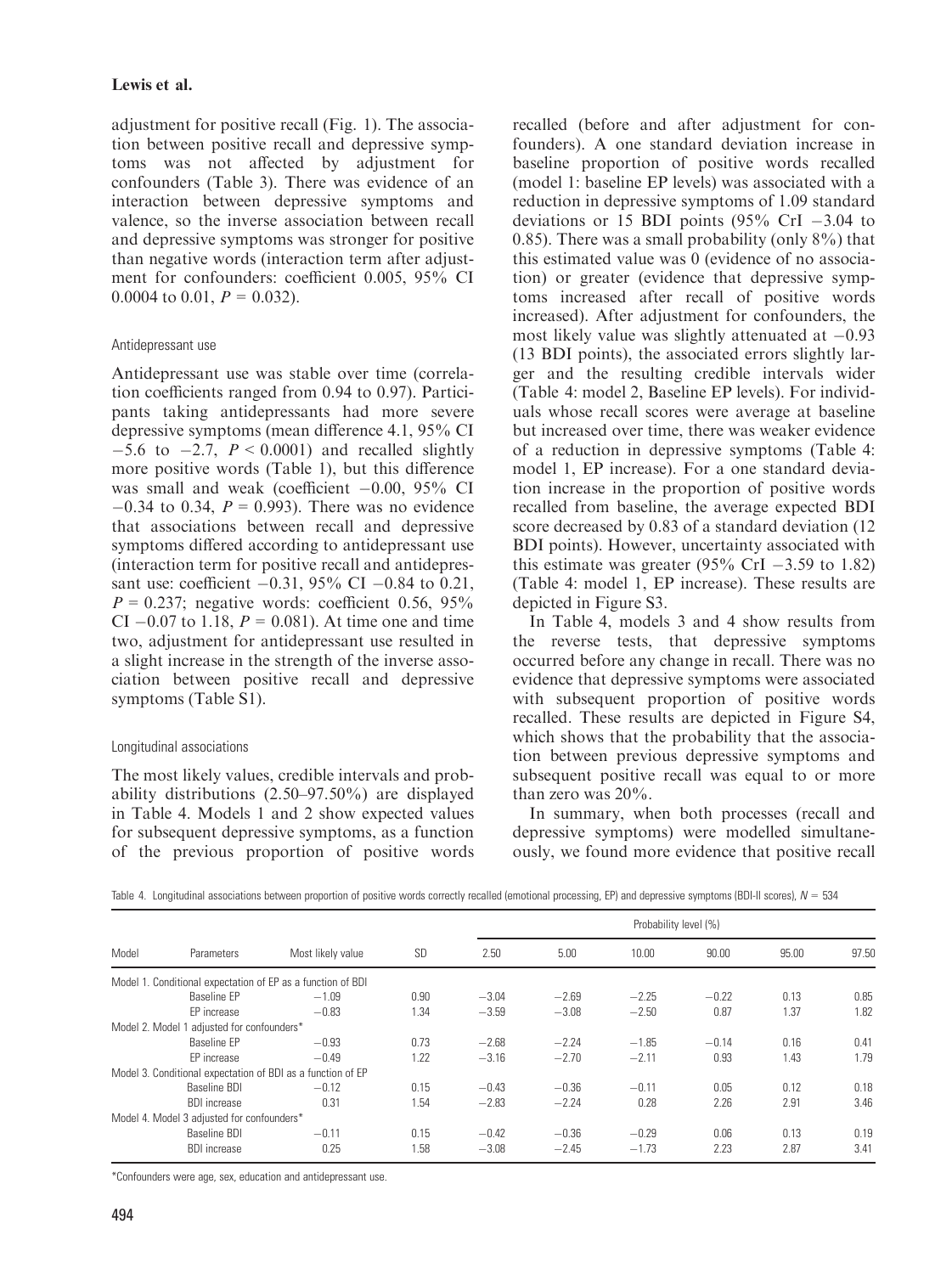was associated with reductions in subsequent depressive symptoms than the other way around. This was still the case after adjusting for confounders, although there was some attenuation.

#### **Discussion**

We found evidence that, as recall of socially rewarding words increased, severity of depressive symptoms decreased, but recall of socially critical words was relatively unaltered. This suggests that depression is characterised by reduced positive or reward processing rather than increased negative or punishment processing. The apparent negativity of depression might therefore result from less positivity rather than increased negativity. In longitudinal analyses we found some evidence, albeit weak, that reduced recall of socially rewarding words preceded depressive symptoms. There was no evidence in the opposite direction, that depressive symptoms or how they changed preceded recall. The longitudinal associations we observed were large, but there was 8% probability that the association was actually zero or going in the opposite direction. However, it is notable that these temporal associations were found in an observational study where changes in depressive symptoms and memory were modest.

#### Strengths and limitations

To our knowledge, this is the largest study so far to assess automatic emotional processing and depressive symptoms. Our sample included the full range of depressive symptom severity (from no symptoms to many), more likely to reflect that in the community. Unlike previous studies, our sample therefore contained people with no to few symptoms and people with very severe symptoms (e.g. BDI-II score >30). A strength of our approach is that participants with no/few depressive symptoms were recruited from the same population as participants with many symptoms. We therefore think that our comparison between lower and higher severity of depression will lead to more robust conclusions than a case–control design in which those without depression are selected in a different way to those with depression. Our low response rate is a limitation, but we think that the factors influencing selection bias will be similar for the higher and lower scorers, although we of course cannot be certain of this. We also adjusted for several potential confounders which did not alter our findings, and our sample was naturalistic in that people may or may not have been on antidepressants or receiving psychological therapy.

#### Recall of positive information and depressive symptoms

Another strength of our study was the prospective longitudinal design with repeated measures. Repeated measures increase the precision of estimates which, in a cross-sectional study, would be based on a single snapshot in time. Our estimates also took account of any changes in depressive symptoms and recall between the follow-up assessments. Finally, our statistical methods minimised the influence of missing data (we only excluded participants who were missing data at all time-points), acknowledged correlations between repeated measures and compared reciprocal associations.

Our study has several limitations. First, although we recruited a large sample, we had a low response rate. This would affect representativeness and might have introduced a selection bias. However, as our selection of participants did not depend on the exposure, we think it would be unlikely to have biased the association we observed. Representativeness is also less important when studying mechanisms that can be assumed to apply beyond the study sample (35).

Practice effects are another potential limitation. Even though different words were used at each assessment, after the first assessment, people would have expected the incidental recall task. This may have resulted in increased recall. However, there was no consistent pattern to suggest this had occurred.

We also cannot be sure that our results will extend to other cognitive tasks concerned with reward and punishment. Similarly, we cannot identify whether reduced positive biases are associated with the encoding, storage or retrieval of emotional information. Finally, as with all observational studies, we cannot provide evidence of a causal effect of reduced positive processing on depressive symptoms. Although we adjusted for several potential confounders, which did not alter our association, residual confounding is still a possibility.

#### Would receipt of treatment confound the observed relationship?

There was no evidence that antidepressants confounded the association. Antidepressants in within-subject experimental studies lead to an increase in positive recall (23). We found some evidence for this in our study, although it was very weak. Antidepressant use was commoner in those with more depressive symptoms so if this were to confound the relationship, it would have strengthened the negative association rather than resulting in a spurious one (36). In fact, we did find a slight strengthening of the association when we adjusted for antidepressants.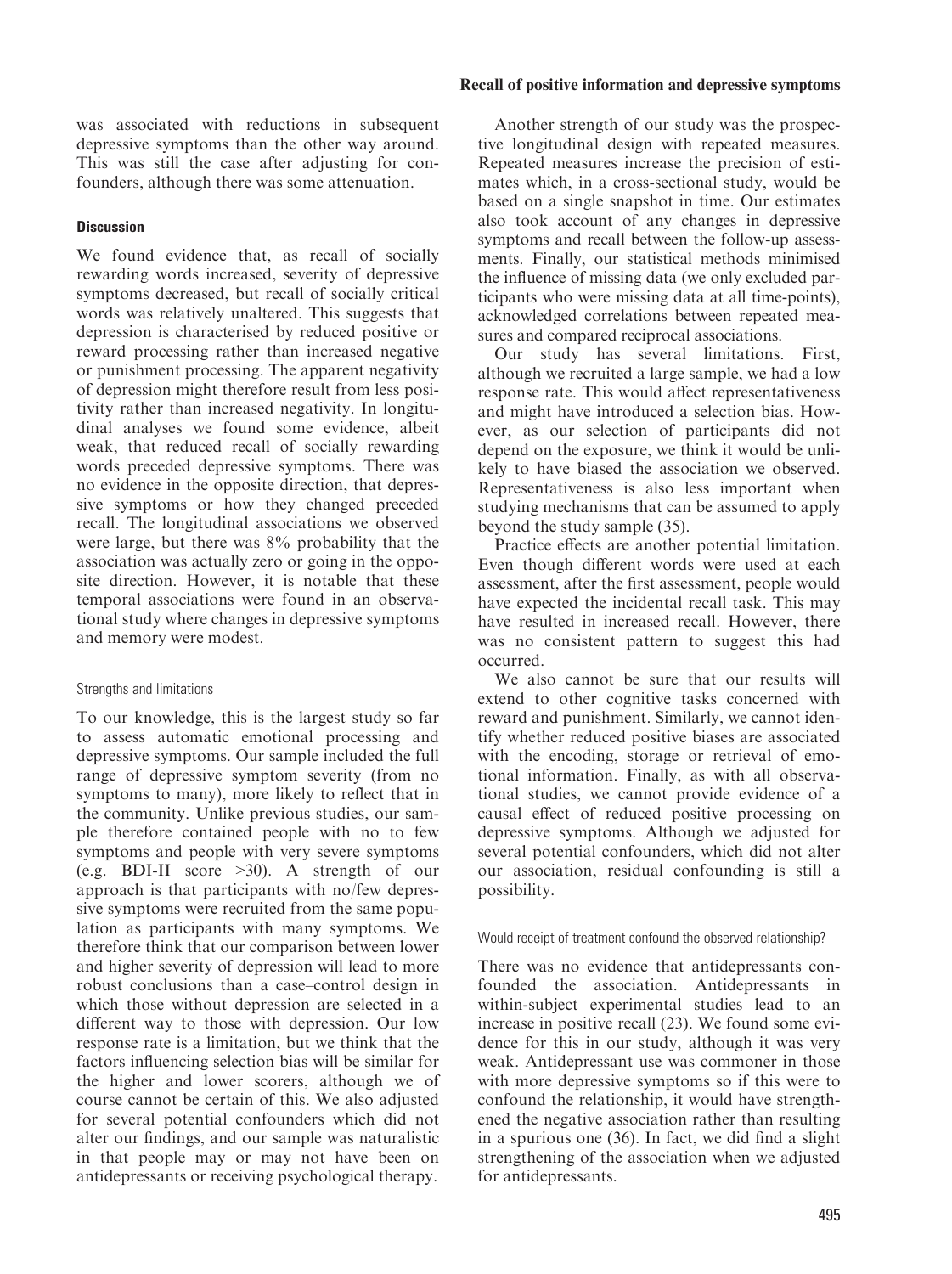Information on psychological therapies was unavailable in our sample. The cognitive neuropsychological model proposes that psychological therapies, like antidepressants, increase positive processing (5, 37). This is supported by two small studies  $(N < 58)$  using mindfulness training and mindfulness-based cognitive therapy that reported increased recall for positive information (38, 39). We would expect that, if psychological therapies were to confound this relationship, the effect would be similar to that of antidepressants. Adjustment for psychological therapies would therefore be expected, if anything, to increase the negative association between positive recall and depressive symptoms (36).

Our results suggest that the negative information processing observed in people with depression may result more from a reduction in positive than an increase in negative input. If there is less positive information available for retrieval, or a similar amount of positive and negative information (i.e. no positive 'bias'), negative information might be more easily retrieved. This could explain why people with depression often appear to recall negative information (4). Our longitudinal findings suggest that reduced positive recall does not result from depressed people withdrawing from positive experiences and positive information becoming less salient. Instead, our findings suggest that reduced positive processing may precede depression. This is consistent with a smaller longitudinal study, which found that increased positive recall was associated with later reductions in depressive symptoms, with no evidence of an association with negative recall (12).

Recall of positive over negative information may enhance mental health by providing more positive predictions of future events. For example, if people are more likely to recall positive than negative social interactions, they are more likely to engage in future social interactions (15). This could result in higher levels of social activity and increased social reward. Short-term recall of socially rewarding information might also lead to the development of more positive longer-term memories about the self. This would increase the amount of socially rewarding information that is available for future recall. Our findings point to the importance of recall of specific rather than overgeneral positive information. This could reduce overgeneral autobiographical memory, which has been identified as a risk factor for depression (40, 41). Recall of more positive information might also lead to more positive thoughts and emotions, which have been associated with well-being (42). Increased positive processing may also reduce rumination, which has been associated with depressive symptoms  $(43, 44)$ .

Our sample included people who were taking antidepressants and antidepressants have been found to affect positive recall (23). This effect is seen with serotonin reuptake inhibitors, reboxetine and mirtazapine. However, even though we found that people on antidepressants recalled more positive words, this association was small and weak. The evidence that antidepressants affect recall of positive words arises from experimental designs that studied within subject differences. These designs would provide more precise estimates and reduce confounders. We know of another observational study similar to ours and they also report no evidence for an association between antidepressant use and positive recall (12).

Our findings are relevant to the observation that antidepressants improve recall of positive socially rewarding words but do not affect recall of negative socially critical words (23). This effect of antidepressants is the reverse of our observation that people with more depressive symptoms had less positive recall without any evidence for a change in negative recall. Together, these results support the hypothesis that increased positive processing may be one of the mechanisms underlying the treatment effects of antidepressants.

If depression is characterised by reduced positive processing rather than increased negative processing, our findings are, at first sight, at odds with Beck's theory of how CBT works. However, in CBT, patients are encouraged to reappraise events, so CBT could also reinstate the positive bias that is a sign of better mental health. The emphasis on the positive rather than the negative is also a feature of other therapies such as mindfulness, behavioural activation, emotion focused therapy, and acceptance and commitment therapy. Our findings are that people with depression recall less positive information, even if their recall of negative information is unaltered. This suggests that even if a person is unable to modify their negative cognitions, increased positive processing might still improve their depressive symptoms. Clinicians, for example primary care practitioners and therapists, could therefore put more emphasis on encouraging patients to recall positive, socially rewarding information, rather than trying to change negative interpretations of events that have already occurred.

# Acknowledgements

We would like to thank the participants who took part in the study, and the general practice surgeries for their help with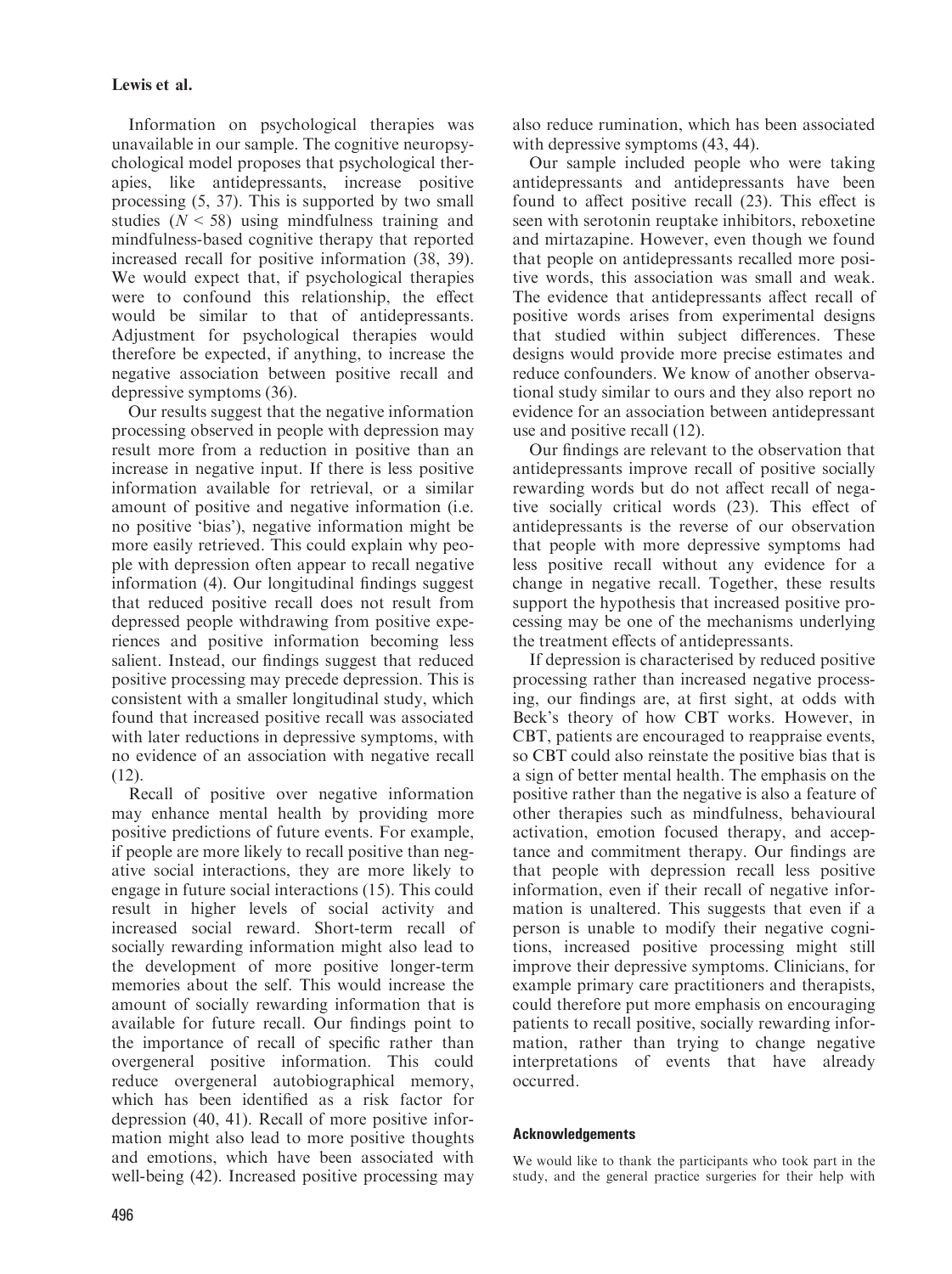#### Recall of positive information and depressive symptoms

recruitment. We also thank the research team: researchers, research nurses and administrative staff.

#### Funding

This article summarises independent research funded by the National Institute for Health Research (NIHR) under its Programme Grants for Applied Research, Reference Number RP-PG-0610-10048. The views expressed are those of the authors and not necessarily those of the NHS, the NIHR or the Department of Health. The funding source had no role in study design, data collection, data analysis, interpretation or writing of the report. The corresponding author had full access to all data used in the study and had final responsibility for the decision to submit for publication.

#### Declaration of interest

None.

#### References

- 1. Beck A. Depression: clinical, experimental, and theoretical aspects. New York: Harper & Row; 1967.
- 2. Beck A. The evolution of the cognitive model of depression and its neurobiological correlates. Am J Psychiatry 2008;165:969–977.
- 3. Elliott R, Zahn R, Deakin JFW, Anderson IM. Affective cognition and its disruption in mood disorders. Neuropsychopharmacology 2011;36:153–182.
- 4. Colman I, Kingsbury M, Garad Y et al. Consistency in adult reporting of adverse childhood experiences. Psychol Med 2016;46:543–549.
- 5. Roiser JP, Elliott R, Sahakian BJ. Cognitive mechanisms of treatment in depression. Neuropsychopharmacology 2011;37:117–136.
- 6. Kahneman D. Thinking fast and slow. New York: Farrar, Straus and Giroux; 2011.
- 7. Eshel N, Roiser JP. Reward and Punishment Processing in Depression. Biol Psychiatry 2010;68:118–124.
- 8. Bradley BP, Mogg K, Millar N, White J. Selective processing of negative information: effects of clinical anxiety, concurrent depression, and awareness. J Abnorm Psychol 1995;104:532–536.
- 9. Bradley BP, Mogg K, Williams R. Implicit and explicit memory for emotional information in non-clinical subjects. Behav Res Ther 1994;32:65–78.
- 10. Direnfeld DM, Roberts JE. Mood congruent memory in dysphoria: the roles of state affect and cognitive style. Behav Res Ther 2006;44:1275–1285.
- 11. DUNBAR GC, LISHMAN WA. Depression, recognition-memory and hedonic tone a signal detection analysis. Br J Psychiatry 1984;144:376–382.
- 12. Johnson SL, Joormann J, Gotlib IH. Does processing of emotional stimuli predict symptomatic improvement and diagnostic recovery from major depression? Emotion 2007;7:201–206.
- 13. Garrett N, Sharot T, Faulkner P, Korn CW, Roiser JP, Dolan RJ. Losing the rose tinted glasses: neural substrates of unbiased belief updating in depression. Front Hum Neurosci 2014;8:639.
- 14. GILBOA E, ROBERTS JE, GOTLIB IH. The effects of induced and naturally occurring dysphoric mood on biases in selfevaluation and memory. Cogn Emot 1997;11:65–82.
- 15. Sharot T. The optimism bias. Curr Biol 2011;21:R941– R945.
- 16. Lewis G, Pelosi AJ. The case-control study in psychiatry. Br J Psychiatry 1990;157:197–207.
- 17. Rothman K, Greenland S, Lash T. Modern epidemiology. Third. Philadelphia, PA: Lippincott Williams & Wilkins, 2013.
- 18. DUNBAR GC, LISHMAN WA. Depression, recognition memory and hedonic tone: a signal detection analysis. Br J Psychiatry 1985;144:376–382.
- 19. Hankin BL, Fraley RC, Lahey BB, Waldman ID. Is depression best viewed as a continuum or discrete category? A taxometric analysis of childhood and adolescent depression in a population-based sample. J Abnorm Psychol 2005;114:96–110.
- 20. Rude SS, Valdez CR, Odom S, Ebrahimi A. Negative cognitive biases predict subsequent depression. Cognit Ther Res 2003;27:415–429.
- 21. Everaert J, Duyck W, Koster EHW. Emotionally biased cognitive processes: the weakest link predicts prospective changes in depressive symptom severity. PLoS ONE 2015;10:1–9.
- 22. Tranter R, Bell D, Gutting P, Harmer CJ, Healy D, ANDERSON IM. The effect of serotonergic and noradrenergic antidepressants on face emotion processing in depressed patients. J Affect Disord 2009;118:87–93.
- 23. Harmer CJ, O'Sullivan U, Favaron E et al. Effect of acute antidepressant administration on negative affective bias in depressed patients. Am J Psychiatry 2009;166:1178–1184.
- 24. HARMER CJ, BHAGWAGAR Z, PERRETT DI, VÖLLM BA, Cowen PJ, Goodwin GM. Acute SSRI administration affects the processing of social cues in healthy volunteers. Neuropsychopharmacology 2003;28:148–152.
- 25. Harmer CJ, Shelley NC, Cowen PJ, Goodwin GM. Increased positive versus negative affective perception and memory in healthy volunteers following selective serotonin and norepinephrine reuptake inhibition. Am J Psychiatry 2004;161:1256–1263.
- 26. Beck A, Ward CH, Mendelson M, Mock J, Erbaugh J. An inventory for measuring depression. Arch Gen Psychiatry 1961;4:561–571.
- 27. Lewis G, Pelosi AJ, Araya R, Dunn G. Measuring psychiatric disorder in the community: a standardized assessment for use by lay interviewers. Psychol Med 2009;22:465–486.
- 28. Anderson NH. Likableness ratings of 555 personality-trait words. J Pers Soc Psychol 1968;9:272–279.
- 29. Guo X, CARLIN BP. Separate and joint modeling of longitudinal and event time data using standard computer packages. Am Stat 2004;58:16–24.
- 30. Shahab L, Gilchrist G, Hagger-Johnson G, Shankar A, WEST E, WEST R. Reciprocal associations between smoking cessation and depression in older smokers: findings from the English Longitudinal Study of Ageing. Br J Psychiatry 2015;207:243–249.
- 31. DIGGLE P. Dealing with missing values in longitudinal studies. In: Everitt BS, Dung G, eds. Statistical analysis of medical data: new developments. London: Hodder Education, 1998:203–228.
- 32. DIGGLE PJ. An approach to the analysis of repeated measurements. Biometrics 1988;44:959–971.
- 33. Lunn D, Spiegelhalter D, Thomas A, Best N. The BUGS project: evolution, critique and future directions. Stat Med 2009;28:3049–3067.